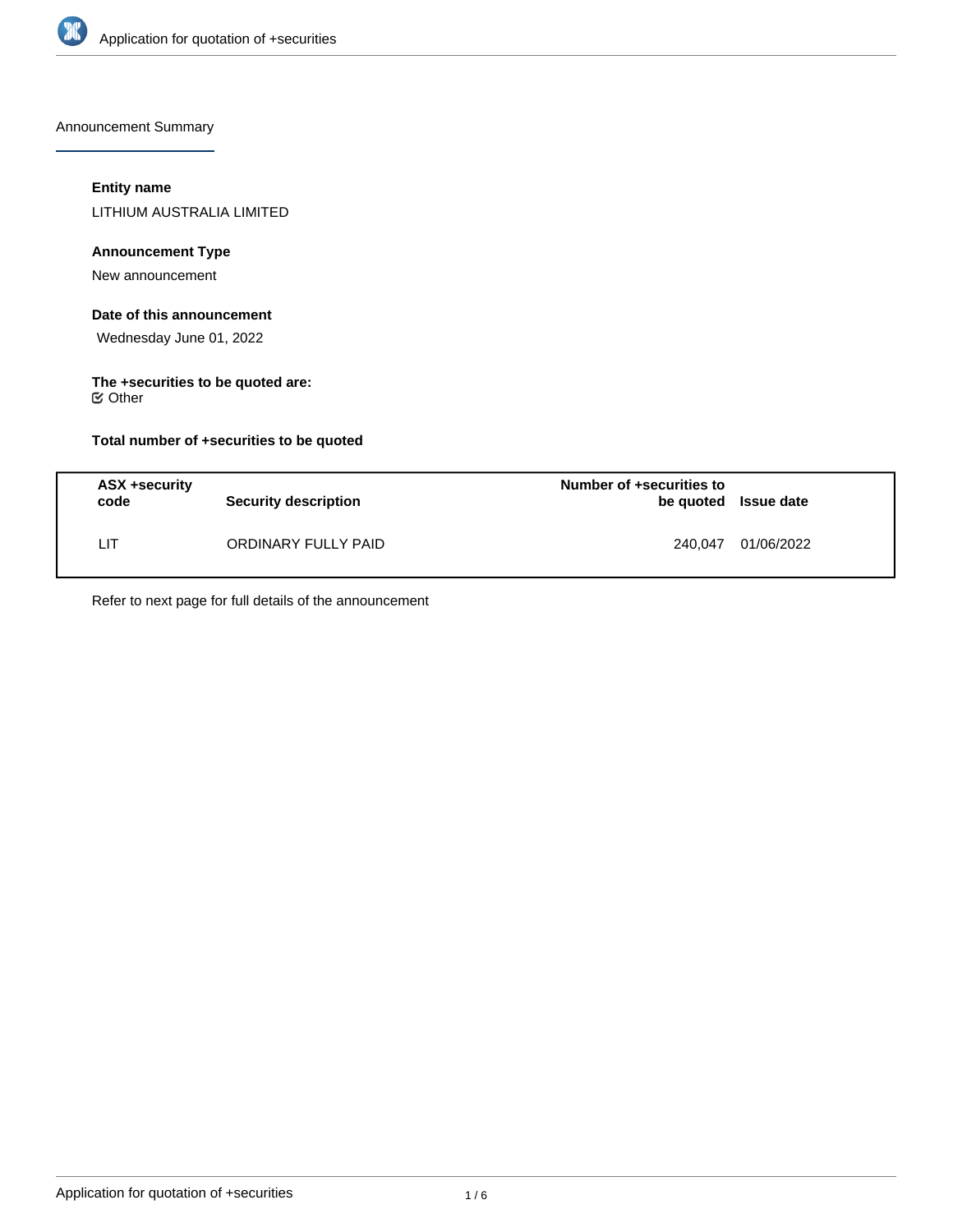

Part 1 - Entity and announcement details

### **1.1 Name of entity**

LITHIUM AUSTRALIA LIMITED

We (the entity named above) apply for +quotation of the following +securities and agree to the matters set out in Appendix 2A of the ASX Listing Rules.

**1.2 Registered number type** ACN

**Registration number** 126129413

**1.3 ASX issuer code** LIT

**1.4 The announcement is**

New announcement

### **1.5 Date of this announcement**

1/6/2022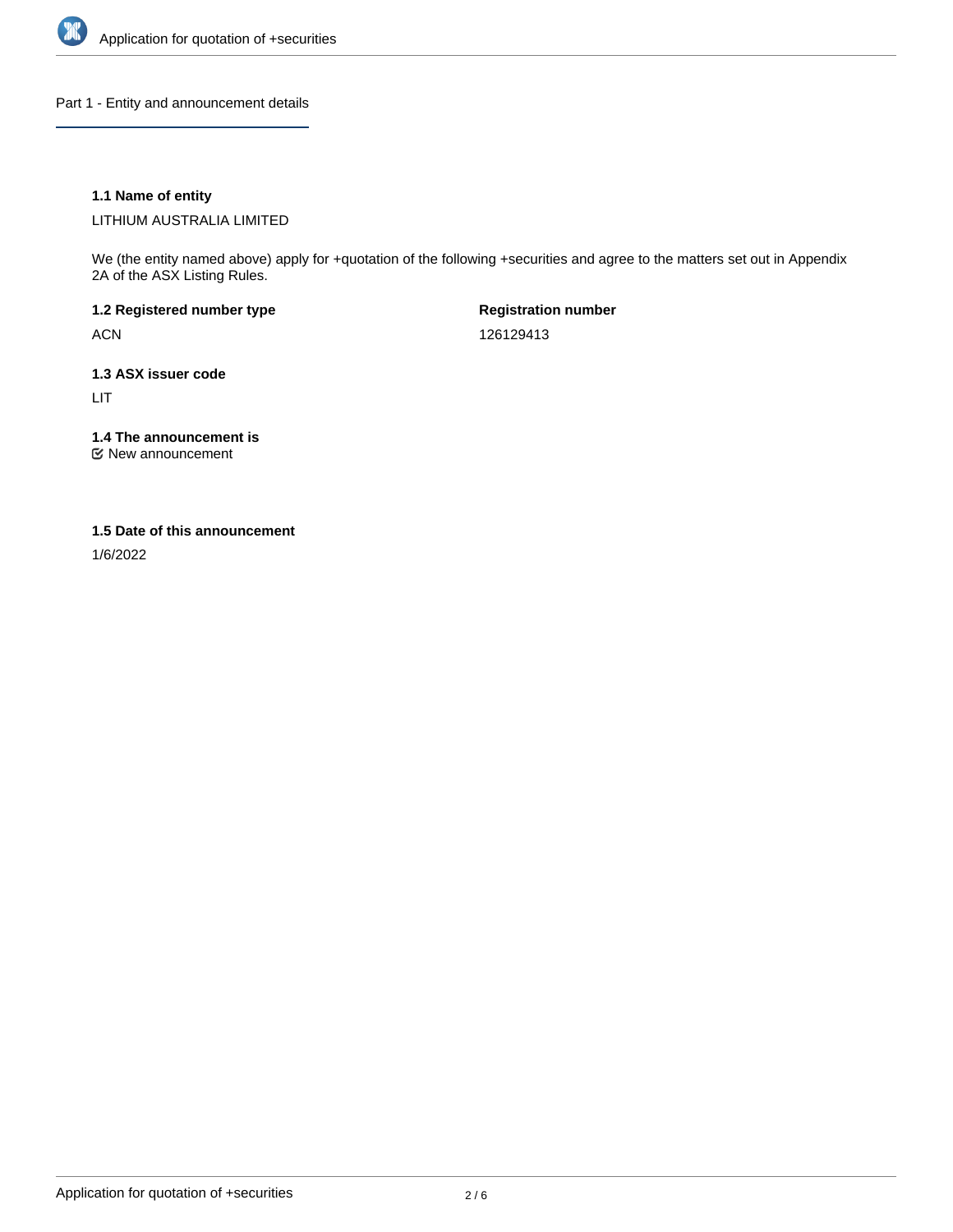

## Part 2 - Type of Issue

**2.1 The +securities to be quoted are:**

Other

## **2.2 The +securities to be quoted are:**

Additional +securities in a class that is already quoted on ASX ("existing class")

**2.3c Have these +securities been offered under a +disclosure document or +PDS?** No

**2.3d Please provide any further information needed to understand the circumstances in which you are applying to have these +securities quoted on ASX, including why the issue of the +securities has not been previously announced to the market in an Appendix 3B**

The shares have been issued to a supplier for the provision of services

**2.4 Any on-sale of the +securities to be quoted within 12 months of their date of issue will comply with the secondary sale provisions in sections 707(3) and 1012C(6) of the Corporations Act by virtue of:** The publication of a cleansing notice under section 708A(5), 708AA(2)(f), 1012DA(5) or 1012DAA(2)(f)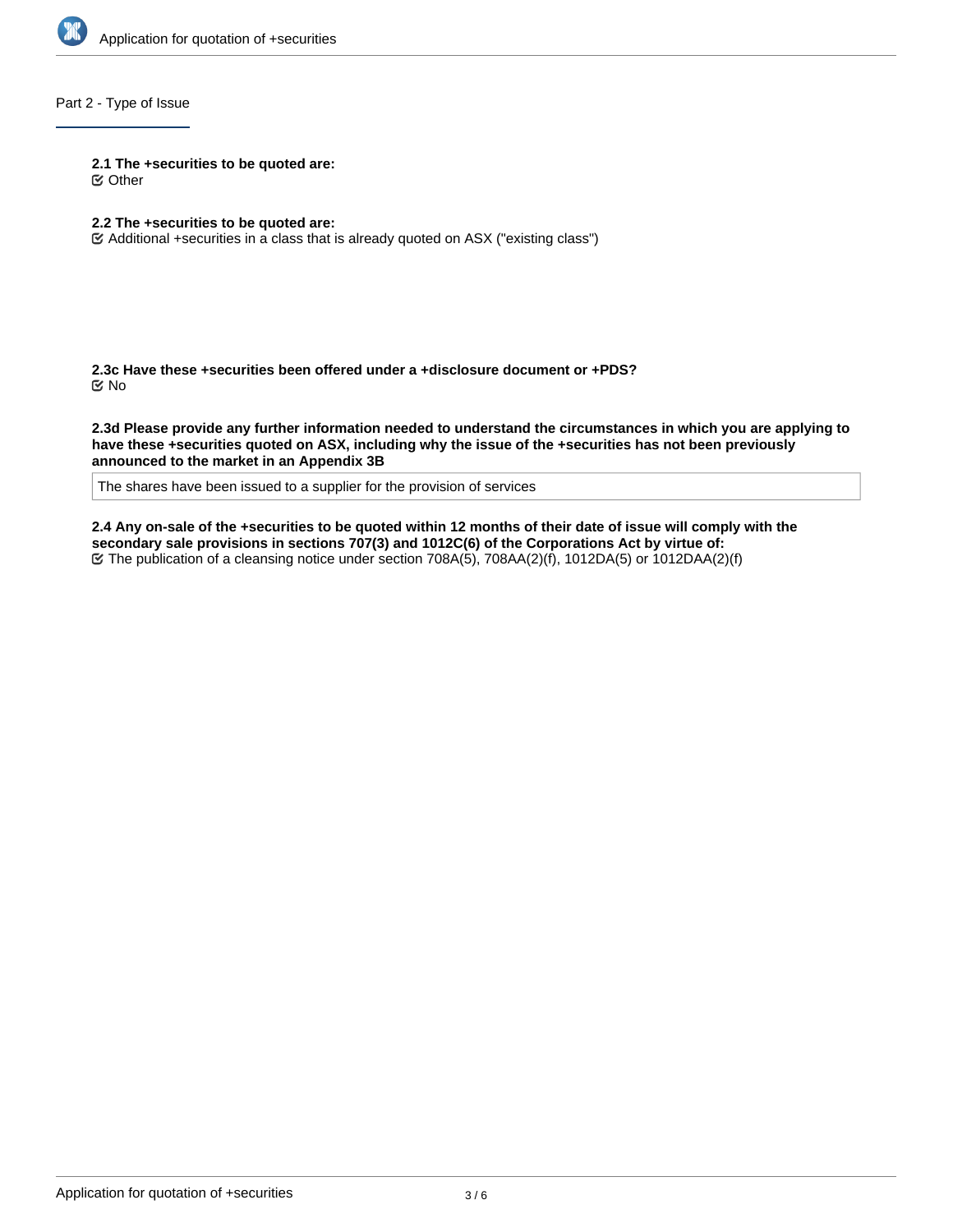

Part 3B - number and type of +securities to be quoted (existing class) where issue has not previously been notified to ASX in an

Appendix 3B

#### **Additional +securities to be quoted in an existing class**

**ASX +security code and description** LIT : ORDINARY FULLY PAID

#### **Issue date**

1/6/2022

**Will the +securities to be quoted rank equally in all respects from their issue date with the existing issued +securities in that class?** Yes

Issue details

**Number of +securities to be quoted** 240,047

**Are the +securities being issued for a cash consideration?** No

#### **Please describe the consideration being provided for the +securities**

Shares are issued for the provision of services

**Please provide an estimate (in AUD) of the value of the consideration being provided per +security for the +securities to be quoted**

0.128100

**Any other information the entity wishes to provide about the +securities to be quoted**

#### **The purpose(s) for which the entity is issuing the securities**

To pay for services rendered

#### **Please provide additional details**

The shares were issued under LR7.1 based on the 5 day VWAP at the date of the invoice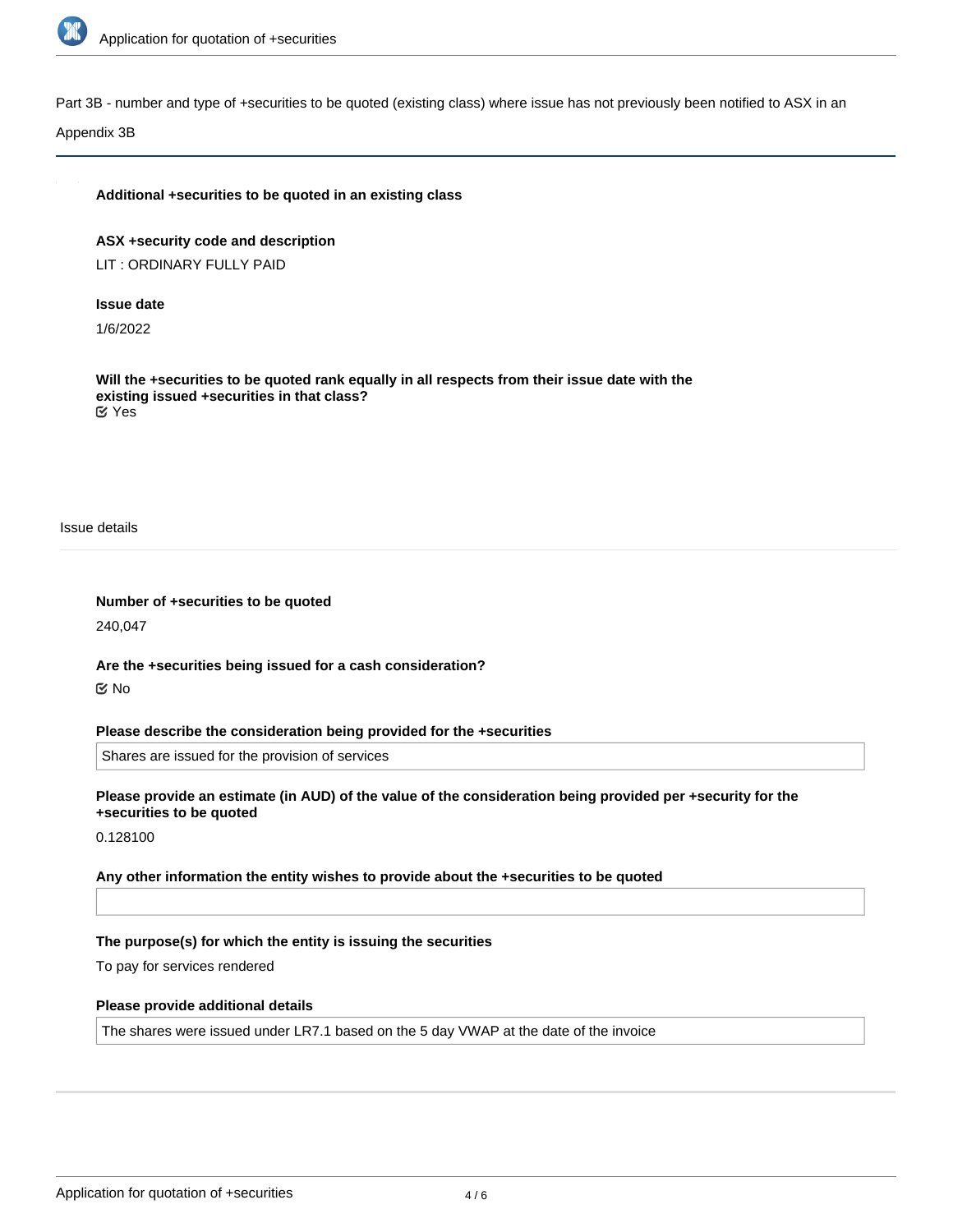

Part 4 - Issued capital following quotation

**Following the quotation of the +securities the subject of this application, the issued capital of the entity will**

**comprise:**

**(A discrepancy in these figures compared to your own may be due to a matter of timing if there is more than one application for quotation/issuance currently with ASX for processing.)**

**4.1 Quoted +securities (total number of each +class of +securities quoted on ASX following the +quotation of the +securities subject of this application)**

| ASX +security code and description  | <b>Total number of</b><br>+securities on issue |
|-------------------------------------|------------------------------------------------|
| LIT : ORDINARY FULLY PAID           | 1,035,405,271                                  |
| LITOA : OPTION EXPIRING 28-FEB-2025 | 61.720.044                                     |

**4.2 Unquoted +securities (total number of each +class of +securities issued but not quoted on ASX)**

| ASX +security code and description             | <b>Total number of</b><br>+securities on issue |
|------------------------------------------------|------------------------------------------------|
| LITAD : OPTION EXPIRING 28-FEB-2023 EX \$0.055 | 1.833.333                                      |
| LITAX : PERFORMANCE RIGHTS                     | 10,500,000                                     |